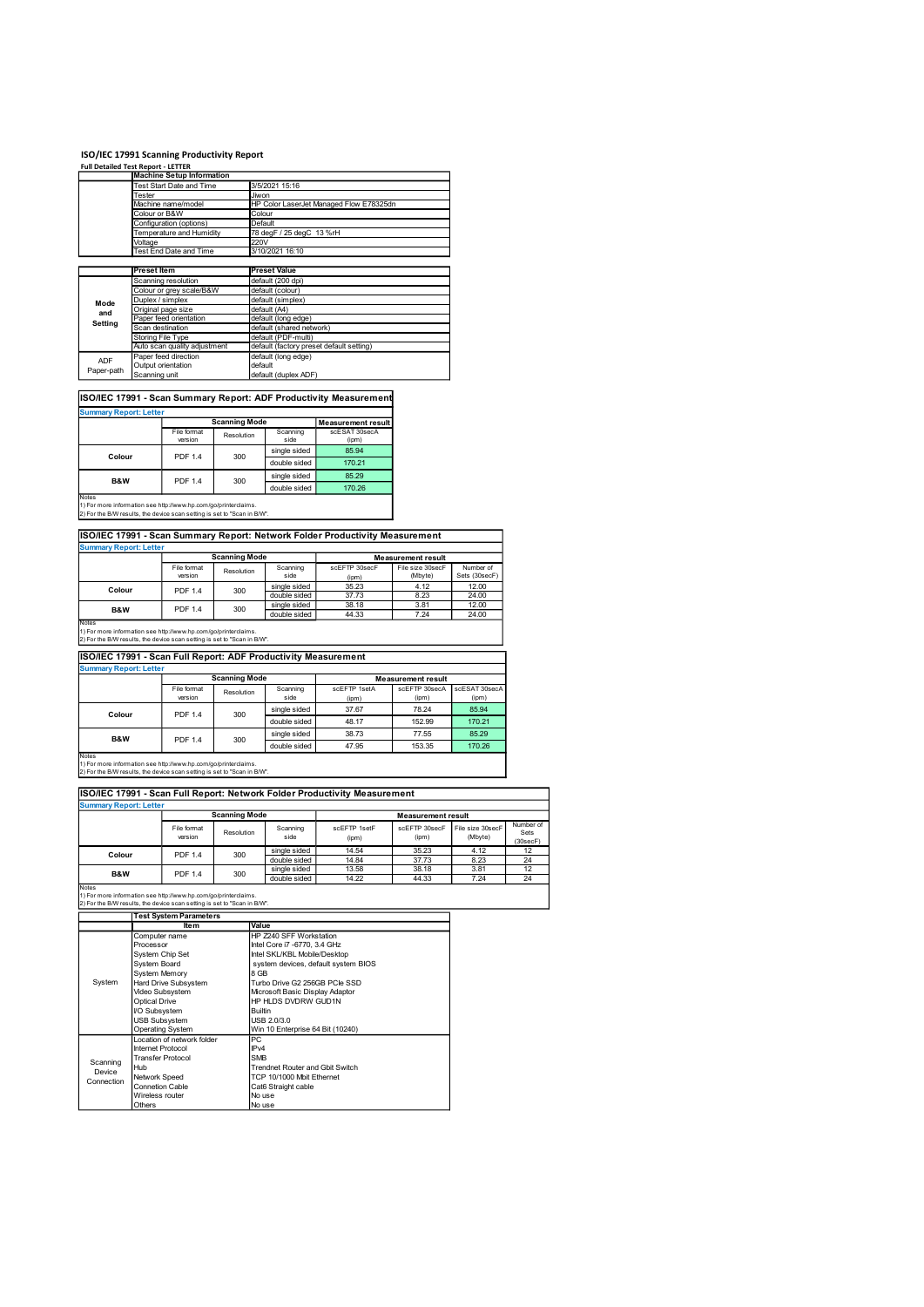| Full Detailed Test Report - A4                                                                                                                       |                    | ISO/IEC 17991 Scanning Productivity Report<br><b>Machine Setup Information</b> |                                    |                                                                |                                                                              |                                               |                         |
|------------------------------------------------------------------------------------------------------------------------------------------------------|--------------------|--------------------------------------------------------------------------------|------------------------------------|----------------------------------------------------------------|------------------------------------------------------------------------------|-----------------------------------------------|-------------------------|
|                                                                                                                                                      | Tester             | Test Start Date and Time                                                       |                                    | 3/5/2021 15:16<br>Jiwon                                        |                                                                              |                                               |                         |
|                                                                                                                                                      | Colour or B&W      | Machine name/model                                                             |                                    | Colour                                                         | HP Color LaserJet Managed Flow E78325dn                                      |                                               |                         |
|                                                                                                                                                      | Voltage            | Configuration (options)<br>Temperature and Humidity                            | 220V                               | Default<br>78 degF / 25 degC 13 %rH                            |                                                                              |                                               |                         |
|                                                                                                                                                      |                    | Test End Date and Time                                                         |                                    | 3/10/2021 16:10                                                |                                                                              |                                               |                         |
|                                                                                                                                                      | <b>Preset Item</b> | Scanning resolution                                                            |                                    | <b>Preset Value</b><br>default (200 dpi)                       |                                                                              |                                               |                         |
| Mode                                                                                                                                                 | Duplex / simplex   | Colour or grey scale/B&W<br>Original page size                                 |                                    | default (colour)<br>default (simplex)<br>default (A4)          |                                                                              |                                               |                         |
| and<br>Setting                                                                                                                                       | Scan destination   | Paper feed orientation                                                         |                                    | default (long edge)<br>default (shared network)                |                                                                              |                                               |                         |
|                                                                                                                                                      | Storing File Type  | Auto scan quality adjustment<br>Paper feed direction                           |                                    | default (PDF-multi)<br>default (long edge)                     | default (factory preset default setting)                                     |                                               |                         |
| <b>ADF</b><br>Paper-path                                                                                                                             | Scanning unit      | Output orientation                                                             |                                    | default<br>default (duplex ADF)                                |                                                                              |                                               |                         |
|                                                                                                                                                      |                    |                                                                                |                                    |                                                                | ISO/IEC 17991 - Scan Summary Report: ADF Productivity Measurement            |                                               |                         |
| <b>Summary Report: A4</b>                                                                                                                            |                    |                                                                                | <b>Scanning Mode</b>               |                                                                | <b>Measurement result</b>                                                    |                                               |                         |
|                                                                                                                                                      |                    | File format<br>version                                                         | Resolution                         | Scanning<br>side<br>single sided                               | scESAT 30secA<br>(ipm)<br>85.78                                              |                                               |                         |
| Colour                                                                                                                                               |                    | PDF 1.4                                                                        | 300                                | double sided<br>single sided                                   | 174.07<br>86.59                                                              |                                               |                         |
| B&W<br>Notes                                                                                                                                         |                    | <b>PDF 1.4</b>                                                                 | 300                                | double sided                                                   | 175.65                                                                       |                                               |                         |
|                                                                                                                                                      |                    | 1) For more information see http://www.hp.com/go/printerclaims.                |                                    |                                                                |                                                                              |                                               |                         |
|                                                                                                                                                      |                    |                                                                                |                                    |                                                                | ISO/IEC 17991 - Scan Summary Report: Network Folder Productivity Measurement |                                               |                         |
|                                                                                                                                                      |                    |                                                                                |                                    |                                                                |                                                                              |                                               |                         |
| 2) For the B/W results, the device scan setting is set to "Scan in B/W".<br><b>Summary Report: A4</b>                                                |                    | File format                                                                    | <b>Scanning Mode</b>               | Scanning                                                       | scEFTP 30secF                                                                | <b>Measurement result</b><br>File size 30secF | Number of               |
| Colour                                                                                                                                               |                    | version<br><b>PDF 1.4</b>                                                      | Resolution<br>300                  | side<br>single sided                                           | (ipm)<br>34.68                                                               | (Mbyte)<br>4.25                               | Sets (30secF)<br>12.00  |
| B&W                                                                                                                                                  |                    | PDF 1.4                                                                        | 300                                | double sided<br>single sided<br>double sided                   | 39.46<br>37.94<br>40.25                                                      | 8.64<br>3.59<br>7.69                          | 24.00<br>12.00<br>24.00 |
|                                                                                                                                                      |                    |                                                                                |                                    |                                                                |                                                                              |                                               |                         |
| Notes<br>1) For more information see http://www.hp.com/go/printerclaims.<br>2) For the B/W results, the device scan setting is set to "Scan in B/W". |                    |                                                                                |                                    | ISO/IEC 17991 - Scan Full Report: ADF Productivity Measurement |                                                                              |                                               |                         |
| <b>Summary Report: A4</b>                                                                                                                            |                    | File format                                                                    | <b>Scanning Mode</b><br>Resolution | Scanning                                                       | scEFTP 1setA                                                                 | <b>Measurement result</b><br>scEFTP 30secA    | scESAT 30secA           |

| <b>Summary Report: A4</b>                                                                                                                            |                                                |                      |                  |                           |
|------------------------------------------------------------------------------------------------------------------------------------------------------|------------------------------------------------|----------------------|------------------|---------------------------|
|                                                                                                                                                      |                                                | <b>Scanning Mode</b> |                  | l Measurement result I    |
|                                                                                                                                                      | File format<br>version                         | Resolution           | Scanning<br>side | scESAT 30secA<br>(ipm)    |
| Colour                                                                                                                                               |                                                |                      | single sided     | 85.78                     |
|                                                                                                                                                      | <b>PDF 1.4</b><br>300<br><b>PDF 1.4</b><br>300 | double sided         | 174.07           |                           |
| <b>B&amp;W</b>                                                                                                                                       |                                                |                      | single sided     | 86.59                     |
|                                                                                                                                                      |                                                |                      | double sided     | 175.65                    |
| Notes<br>1) For more information see http://www.hp.com/go/printerclaims.<br>2) For the B/W results, the device scan setting is set to "Scan in B/W". |                                                |                      |                  |                           |
| ISO/IEC 17991 - Scan Summary Report: Network Folder Productivity Measurement                                                                         |                                                |                      |                  |                           |
| <b>Summary Report: A4</b>                                                                                                                            |                                                |                      |                  |                           |
|                                                                                                                                                      |                                                | <b>Scanning Mode</b> |                  | <b>Measurement result</b> |

## ISO/IEC 17991 - Scan Summary Report: Network Folder Productivity Measurement

| Summary Report: A4                                              |                                                   |            |              |               |                  |               |
|-----------------------------------------------------------------|---------------------------------------------------|------------|--------------|---------------|------------------|---------------|
|                                                                 | <b>Scanning Mode</b><br><b>Measurement result</b> |            |              |               |                  |               |
|                                                                 | File format                                       | Resolution | Scanning     | scEFTP 30secF | File size 30secF | Number of     |
|                                                                 | version                                           |            | side         | (ipm)         | (Mbyte)          | Sets (30secF) |
| Colour                                                          | <b>PDF 1.4</b>                                    | 300        | single sided | 34.68         | 4.25             | 12.00         |
|                                                                 |                                                   |            | double sided | 39.46         | 8.64             | 24.00         |
| <b>B&amp;W</b>                                                  | <b>PDF 1.4</b>                                    | 300        | single sided | 37.94         | 3.59             | 12.00         |
|                                                                 |                                                   |            | double sided | 40.25         | 7.69             | 24.00         |
| <b>Notes</b>                                                    |                                                   |            |              |               |                  |               |
| 1) For more information see http://www.hp.com/go/printerclaims. |                                                   |            |              |               |                  |               |

| Mode                                                                                                  | Duplex / Silliplex |                                                                 |                      | Gerault (Simplex)                                              |                                                                              |                           |                             |
|-------------------------------------------------------------------------------------------------------|--------------------|-----------------------------------------------------------------|----------------------|----------------------------------------------------------------|------------------------------------------------------------------------------|---------------------------|-----------------------------|
| and                                                                                                   | Original page size |                                                                 |                      | default (A4)                                                   |                                                                              |                           |                             |
| <b>Setting</b>                                                                                        |                    | Paper feed orientation                                          |                      | default (long edge)                                            |                                                                              |                           |                             |
|                                                                                                       | Scan destination   |                                                                 |                      | default (shared network)                                       |                                                                              |                           |                             |
|                                                                                                       | Storing File Type  |                                                                 |                      | default (PDF-multi)                                            |                                                                              |                           |                             |
|                                                                                                       |                    | Auto scan quality adjustment                                    |                      | default (factory preset default setting)                       |                                                                              |                           |                             |
| <b>ADF</b>                                                                                            |                    | Paper feed direction                                            |                      | default (long edge)                                            |                                                                              |                           |                             |
| Paper-path                                                                                            | Output orientation |                                                                 |                      | default                                                        |                                                                              |                           |                             |
|                                                                                                       | Scanning unit      |                                                                 |                      | default (duplex ADF)                                           |                                                                              |                           |                             |
|                                                                                                       |                    |                                                                 |                      |                                                                |                                                                              |                           |                             |
|                                                                                                       |                    |                                                                 |                      |                                                                | ISO/IEC 17991 - Scan Summary Report: ADF Productivity Measurement            |                           |                             |
| <b>Summary Report: A4</b>                                                                             |                    |                                                                 | <b>Scanning Mode</b> |                                                                | <b>Measurement result</b>                                                    |                           |                             |
|                                                                                                       |                    | File format                                                     |                      | Scanning                                                       | scESAT 30secA                                                                |                           |                             |
|                                                                                                       |                    | version                                                         | Resolution           | side                                                           | (ipm)                                                                        |                           |                             |
|                                                                                                       |                    |                                                                 |                      | single sided                                                   | 85.78                                                                        |                           |                             |
| Colour                                                                                                |                    | PDF 1.4                                                         | 300                  |                                                                |                                                                              |                           |                             |
|                                                                                                       |                    |                                                                 |                      | double sided                                                   | 174.07                                                                       |                           |                             |
|                                                                                                       |                    |                                                                 |                      | single sided                                                   | 86.59                                                                        |                           |                             |
| B&W                                                                                                   |                    | PDF 1.4                                                         | 300                  | double sided                                                   | 175.65                                                                       |                           |                             |
| Notes                                                                                                 |                    |                                                                 |                      |                                                                |                                                                              |                           |                             |
| 1) For more information see http://www.hp.com/go/printerclaims.                                       |                    |                                                                 |                      |                                                                |                                                                              |                           |                             |
| 2) For the B/W results, the device scan setting is set to "Scan in B/W".                              |                    |                                                                 |                      |                                                                |                                                                              |                           |                             |
|                                                                                                       |                    |                                                                 |                      |                                                                |                                                                              |                           |                             |
|                                                                                                       |                    |                                                                 |                      |                                                                | ISO/IEC 17991 - Scan Summary Report: Network Folder Productivity Measurement |                           |                             |
| <b>Summary Report: A4</b>                                                                             |                    |                                                                 |                      |                                                                |                                                                              |                           |                             |
|                                                                                                       |                    |                                                                 | <b>Scanning Mode</b> |                                                                |                                                                              |                           |                             |
|                                                                                                       |                    |                                                                 |                      |                                                                | scEFTP 30secF                                                                | <b>Measurement result</b> |                             |
|                                                                                                       |                    | File format                                                     | Resolution           | Scanning                                                       |                                                                              | File size 30secF          | Number of                   |
|                                                                                                       |                    | version                                                         |                      | side                                                           | (ipm)                                                                        | (Mbyte)                   | Sets (30secF)               |
| Colour                                                                                                |                    | PDF 1.4                                                         | 300                  | single sided                                                   | 34.68                                                                        | 4.25                      | 12.00                       |
|                                                                                                       |                    |                                                                 |                      | double sided                                                   | 39.46                                                                        | 8.64                      | 24.00                       |
| B&W                                                                                                   |                    | <b>PDF 1.4</b>                                                  | 300                  | single sided                                                   | 37.94                                                                        | 3.59                      | 12.00                       |
| Notes                                                                                                 |                    |                                                                 |                      | double sided                                                   | 40.25                                                                        | 7.69                      | 24.00                       |
| 1) For more information see http://www.hp.com/go/printerclaims.                                       |                    |                                                                 |                      |                                                                |                                                                              |                           |                             |
| 2) For the B/W results, the device scan setting is set to "Scan in B/W".                              |                    |                                                                 |                      |                                                                |                                                                              |                           |                             |
|                                                                                                       |                    |                                                                 |                      |                                                                |                                                                              |                           |                             |
|                                                                                                       |                    |                                                                 |                      | ISO/IEC 17991 - Scan Full Report: ADF Productivity Measurement |                                                                              |                           |                             |
| <b>Summary Report: A4</b>                                                                             |                    |                                                                 |                      |                                                                |                                                                              |                           |                             |
|                                                                                                       |                    |                                                                 | <b>Scanning Mode</b> |                                                                |                                                                              | <b>Measurement result</b> |                             |
|                                                                                                       |                    | File format                                                     |                      | Scanning                                                       | scEFTP 1setA                                                                 | scEFTP 30secA             | scESAT 30secA               |
|                                                                                                       |                    | version                                                         | Resolution           | side                                                           | (ipm)                                                                        | (ipm)                     | (ipm)                       |
|                                                                                                       |                    |                                                                 |                      | single sided                                                   | 37.67                                                                        | 77.97                     | 85.78                       |
| Colour                                                                                                |                    | PDF 1.4                                                         | 300                  |                                                                |                                                                              |                           |                             |
|                                                                                                       |                    |                                                                 |                      | double sided                                                   | 47.96                                                                        | 156.57                    | 174.07                      |
|                                                                                                       |                    |                                                                 |                      | single sided                                                   | 38.61                                                                        | 78.66                     | 86.59                       |
| B&W                                                                                                   |                    | PDF 1.4                                                         | 300                  | double sided                                                   | 46.64                                                                        | 157.96                    | 175.65                      |
| Notes                                                                                                 |                    |                                                                 |                      |                                                                |                                                                              |                           |                             |
|                                                                                                       |                    | 1) For more information see http://www.hp.com/go/printerclaims. |                      |                                                                |                                                                              |                           |                             |
|                                                                                                       |                    |                                                                 |                      |                                                                |                                                                              |                           |                             |
|                                                                                                       |                    |                                                                 |                      |                                                                |                                                                              |                           |                             |
|                                                                                                       |                    |                                                                 |                      |                                                                |                                                                              |                           |                             |
|                                                                                                       |                    |                                                                 |                      |                                                                |                                                                              |                           |                             |
|                                                                                                       |                    |                                                                 |                      |                                                                | ISO/IEC 17991 - Scan Full Report: Network Folder Productivity Measurement    |                           |                             |
|                                                                                                       |                    |                                                                 |                      |                                                                |                                                                              |                           |                             |
| 2) For the B/W results, the device scan setting is set to "Scan in B/W".<br><b>Summary Report: A4</b> |                    |                                                                 | <b>Scanning Mode</b> |                                                                |                                                                              | <b>Measurement result</b> |                             |
|                                                                                                       |                    |                                                                 |                      |                                                                |                                                                              |                           |                             |
|                                                                                                       |                    | File format<br>version                                          | Resolution           | Scanning<br>side                                               | scEFTP 1setF<br>(ipm)                                                        | scEFTP 30secF<br>(ipm)    | File size 30secF<br>(Mbyte) |

|                                                                                                                                             | Storing File Type             |                                                                          |                      | default (PDF-multi)                                            |                                                                              |                           |                  |                |
|---------------------------------------------------------------------------------------------------------------------------------------------|-------------------------------|--------------------------------------------------------------------------|----------------------|----------------------------------------------------------------|------------------------------------------------------------------------------|---------------------------|------------------|----------------|
|                                                                                                                                             |                               | Auto scan quality adjustment                                             |                      | default (factory preset default setting)                       |                                                                              |                           |                  |                |
| ADF                                                                                                                                         |                               | Paper feed direction                                                     |                      | default (long edge)<br>default                                 |                                                                              |                           |                  |                |
| Paper-path                                                                                                                                  | Scanning unit                 | Output orientation                                                       |                      | default (duplex ADF)                                           |                                                                              |                           |                  |                |
|                                                                                                                                             |                               |                                                                          |                      |                                                                |                                                                              |                           |                  |                |
|                                                                                                                                             |                               |                                                                          |                      |                                                                |                                                                              |                           |                  |                |
|                                                                                                                                             |                               |                                                                          |                      |                                                                | ISO/IEC 17991 - Scan Summary Report: ADF Productivity Measurement            |                           |                  |                |
| <b>Summary Report: A4</b>                                                                                                                   |                               |                                                                          |                      |                                                                |                                                                              |                           |                  |                |
|                                                                                                                                             |                               |                                                                          | <b>Scanning Mode</b> |                                                                | <b>Measurement result</b>                                                    |                           |                  |                |
|                                                                                                                                             |                               | File format                                                              | Resolution           | Scanning                                                       | scESAT 30secA                                                                |                           |                  |                |
|                                                                                                                                             |                               | version                                                                  |                      | side                                                           | (ipm)                                                                        |                           |                  |                |
| Colour                                                                                                                                      |                               | <b>PDF 1.4</b>                                                           | 300                  | single sided                                                   | 85.78                                                                        |                           |                  |                |
|                                                                                                                                             |                               |                                                                          |                      | double sided                                                   | 174.07                                                                       |                           |                  |                |
|                                                                                                                                             |                               |                                                                          |                      | single sided                                                   | 86.59                                                                        |                           |                  |                |
| B&W                                                                                                                                         |                               | PDF 1.4                                                                  | 300                  | double sided                                                   | 175.65                                                                       |                           |                  |                |
| Notes                                                                                                                                       |                               |                                                                          |                      |                                                                |                                                                              |                           |                  |                |
| 1) For more information see http://www.hp.com/go/printerclaims.<br>2) For the B/W results, the device scan setting is set to "Scan in B/W". |                               |                                                                          |                      |                                                                | ISO/IEC 17991 - Scan Summary Report: Network Folder Productivity Measurement |                           |                  |                |
| <b>Summary Report: A4</b>                                                                                                                   |                               |                                                                          |                      |                                                                |                                                                              |                           |                  |                |
|                                                                                                                                             |                               |                                                                          | <b>Scanning Mode</b> |                                                                |                                                                              | <b>Measurement result</b> |                  |                |
|                                                                                                                                             |                               | File format                                                              |                      | Scanning                                                       | scEFTP 30secF                                                                | File size 30secF          | Number of        |                |
|                                                                                                                                             |                               | version                                                                  | Resolution           | side                                                           | (ipm)                                                                        | (Mbyte)                   | Sets (30secF)    |                |
| Colour                                                                                                                                      |                               | <b>PDF 1.4</b>                                                           | 300                  | single sided                                                   | 34.68                                                                        | 4.25                      | 12.00            |                |
|                                                                                                                                             |                               |                                                                          |                      | double sided                                                   | 39.46                                                                        | 8.64                      | 24.00            |                |
| <b>B&amp;W</b>                                                                                                                              |                               | <b>PDF 1.4</b>                                                           | 300                  | single sided                                                   | 37.94                                                                        | 3.59                      | 12.00            |                |
| Notes                                                                                                                                       |                               |                                                                          |                      | double sided                                                   | 40.25                                                                        | 7.69                      | 24.00            |                |
| 1) For more information see http://www.hp.com/go/printerclaims.<br>2) For the B/W results, the device scan setting is set to "Scan in B/W". |                               |                                                                          |                      | ISO/IEC 17991 - Scan Full Report: ADF Productivity Measurement |                                                                              |                           |                  |                |
| <b>Summary Report: A4</b>                                                                                                                   |                               |                                                                          |                      |                                                                |                                                                              |                           |                  |                |
|                                                                                                                                             |                               |                                                                          | <b>Scanning Mode</b> |                                                                |                                                                              | <b>Measurement result</b> |                  |                |
|                                                                                                                                             |                               | File format                                                              | Resolution           | Scanning                                                       | scEFTP 1setA                                                                 | scEFTP 30secA             | scESAT 30secA    |                |
|                                                                                                                                             |                               | version                                                                  |                      | side                                                           | (ipm)                                                                        | (ipm)                     | (ipm)            |                |
| Colour                                                                                                                                      |                               | <b>PDF 1.4</b>                                                           | 300                  | single sided                                                   | 37.67                                                                        | 77.97                     | 85.78            |                |
|                                                                                                                                             |                               |                                                                          |                      | double sided                                                   | 47.96                                                                        | 156.57                    | 174.07           |                |
|                                                                                                                                             |                               |                                                                          |                      | single sided                                                   | 38.61                                                                        | 78.66                     | 86.59            |                |
| B&W                                                                                                                                         |                               | <b>PDF 1.4</b>                                                           | 300                  | double sided                                                   | 46.64                                                                        | 157.96                    | 175.65           |                |
| Notes                                                                                                                                       |                               |                                                                          |                      |                                                                |                                                                              |                           |                  |                |
| 1) For more information see http://www.hp.com/go/printerclaims.                                                                             |                               |                                                                          |                      |                                                                |                                                                              |                           |                  |                |
| 2) For the B/W results, the device scan setting is set to "Scan in B/W".                                                                    |                               |                                                                          |                      |                                                                |                                                                              |                           |                  |                |
|                                                                                                                                             |                               |                                                                          |                      |                                                                |                                                                              |                           |                  |                |
|                                                                                                                                             |                               |                                                                          |                      |                                                                | ISO/IEC 17991 - Scan Full Report: Network Folder Productivity Measurement    |                           |                  |                |
| <b>Summary Report: A4</b>                                                                                                                   |                               |                                                                          |                      |                                                                |                                                                              |                           |                  |                |
|                                                                                                                                             |                               |                                                                          | <b>Scanning Mode</b> |                                                                |                                                                              | <b>Measurement result</b> |                  |                |
|                                                                                                                                             |                               | File format                                                              |                      | Scanning                                                       | scEFTP 1setF                                                                 | scEFTP 30secF             | File size 30secF | Number of      |
|                                                                                                                                             |                               | version                                                                  | Resolution           | side                                                           | (ipm)                                                                        | (ipm)                     | (Mbyte)          | Sets           |
|                                                                                                                                             |                               |                                                                          |                      | single sided                                                   | 14.35                                                                        | 34.68                     | 4.25             | (30secF)<br>12 |
| Colour                                                                                                                                      |                               | <b>PDF 1.4</b>                                                           | 300                  | double sided                                                   | 8.33                                                                         | 39.46                     | 8.64             | 24             |
|                                                                                                                                             |                               |                                                                          |                      | single sided                                                   | 14.36                                                                        | 37.94                     | 3.59             | 12             |
| B&W                                                                                                                                         |                               | PDF 1.4                                                                  | 300                  | double sided                                                   | 14.61                                                                        | 40.25                     | 7.69             | 24             |
| Notes                                                                                                                                       |                               |                                                                          |                      |                                                                |                                                                              |                           |                  |                |
| 1) For more information see http://www.hp.com/go/printerclaims.                                                                             |                               |                                                                          |                      |                                                                |                                                                              |                           |                  |                |
|                                                                                                                                             |                               |                                                                          |                      |                                                                |                                                                              |                           |                  |                |
|                                                                                                                                             |                               | 2) For the B/W results, the device scan setting is set to "Scan in B/W". |                      |                                                                |                                                                              |                           |                  |                |
|                                                                                                                                             |                               | <b>Test System Parameters</b>                                            |                      |                                                                |                                                                              |                           |                  |                |
|                                                                                                                                             |                               | Ite <sub>m</sub>                                                         |                      | Value                                                          |                                                                              |                           |                  |                |
|                                                                                                                                             | Computer name                 |                                                                          |                      | HP Z240 SFF Workstation                                        |                                                                              |                           |                  |                |
|                                                                                                                                             | Processor                     |                                                                          |                      | Intel Core i7 -6770, 3.4 GHz                                   |                                                                              |                           |                  |                |
|                                                                                                                                             | <b>System Chip Set</b>        |                                                                          |                      | Intel SKL/KBL Mobile/Desktop                                   |                                                                              |                           |                  |                |
|                                                                                                                                             | System Board<br>System Memory |                                                                          |                      | 8 GB                                                           | system devices, default system BIOS                                          |                           |                  |                |

| <b>Summary Report: A4</b> |                                                                                                                                                                                                                                                                                                                                                                                                                                                                                                                                                                                                                                                                                                                                                                                                                                                                                                                                                                                                                                                                                                                                                                                                                                                                                                                                                                                                                                                                                                                                                                                                                                                                                                                                                                                                                                                                                                                                           |                |            |              |                           |                             |                            |                  |
|---------------------------|-------------------------------------------------------------------------------------------------------------------------------------------------------------------------------------------------------------------------------------------------------------------------------------------------------------------------------------------------------------------------------------------------------------------------------------------------------------------------------------------------------------------------------------------------------------------------------------------------------------------------------------------------------------------------------------------------------------------------------------------------------------------------------------------------------------------------------------------------------------------------------------------------------------------------------------------------------------------------------------------------------------------------------------------------------------------------------------------------------------------------------------------------------------------------------------------------------------------------------------------------------------------------------------------------------------------------------------------------------------------------------------------------------------------------------------------------------------------------------------------------------------------------------------------------------------------------------------------------------------------------------------------------------------------------------------------------------------------------------------------------------------------------------------------------------------------------------------------------------------------------------------------------------------------------------------------|----------------|------------|--------------|---------------------------|-----------------------------|----------------------------|------------------|
|                           |                                                                                                                                                                                                                                                                                                                                                                                                                                                                                                                                                                                                                                                                                                                                                                                                                                                                                                                                                                                                                                                                                                                                                                                                                                                                                                                                                                                                                                                                                                                                                                                                                                                                                                                                                                                                                                                                                                                                           |                |            |              | <b>Measurement result</b> |                             |                            |                  |
|                           |                                                                                                                                                                                                                                                                                                                                                                                                                                                                                                                                                                                                                                                                                                                                                                                                                                                                                                                                                                                                                                                                                                                                                                                                                                                                                                                                                                                                                                                                                                                                                                                                                                                                                                                                                                                                                                                                                                                                           |                | Resolution |              | scEFTP 30secF<br>(ipm)    | File size 30secF<br>(Mbyte) | Number of<br>Sets (30secF) |                  |
| Colour                    |                                                                                                                                                                                                                                                                                                                                                                                                                                                                                                                                                                                                                                                                                                                                                                                                                                                                                                                                                                                                                                                                                                                                                                                                                                                                                                                                                                                                                                                                                                                                                                                                                                                                                                                                                                                                                                                                                                                                           |                |            | single sided | 34.68                     | 4.25                        | 12.00                      |                  |
|                           |                                                                                                                                                                                                                                                                                                                                                                                                                                                                                                                                                                                                                                                                                                                                                                                                                                                                                                                                                                                                                                                                                                                                                                                                                                                                                                                                                                                                                                                                                                                                                                                                                                                                                                                                                                                                                                                                                                                                           |                |            |              | 39.46                     | 8.64                        | 24.00                      |                  |
| B&W                       |                                                                                                                                                                                                                                                                                                                                                                                                                                                                                                                                                                                                                                                                                                                                                                                                                                                                                                                                                                                                                                                                                                                                                                                                                                                                                                                                                                                                                                                                                                                                                                                                                                                                                                                                                                                                                                                                                                                                           | PDF 1.4        | 300        |              | 37.94<br>40.25            | 3.59<br>7.69                | 12.00<br>24.00             |                  |
| Notes                     |                                                                                                                                                                                                                                                                                                                                                                                                                                                                                                                                                                                                                                                                                                                                                                                                                                                                                                                                                                                                                                                                                                                                                                                                                                                                                                                                                                                                                                                                                                                                                                                                                                                                                                                                                                                                                                                                                                                                           |                |            |              |                           |                             |                            |                  |
|                           |                                                                                                                                                                                                                                                                                                                                                                                                                                                                                                                                                                                                                                                                                                                                                                                                                                                                                                                                                                                                                                                                                                                                                                                                                                                                                                                                                                                                                                                                                                                                                                                                                                                                                                                                                                                                                                                                                                                                           |                |            |              |                           |                             |                            |                  |
|                           |                                                                                                                                                                                                                                                                                                                                                                                                                                                                                                                                                                                                                                                                                                                                                                                                                                                                                                                                                                                                                                                                                                                                                                                                                                                                                                                                                                                                                                                                                                                                                                                                                                                                                                                                                                                                                                                                                                                                           |                |            |              |                           |                             |                            |                  |
| <b>Summary Report: A4</b> |                                                                                                                                                                                                                                                                                                                                                                                                                                                                                                                                                                                                                                                                                                                                                                                                                                                                                                                                                                                                                                                                                                                                                                                                                                                                                                                                                                                                                                                                                                                                                                                                                                                                                                                                                                                                                                                                                                                                           |                |            |              |                           |                             |                            |                  |
|                           |                                                                                                                                                                                                                                                                                                                                                                                                                                                                                                                                                                                                                                                                                                                                                                                                                                                                                                                                                                                                                                                                                                                                                                                                                                                                                                                                                                                                                                                                                                                                                                                                                                                                                                                                                                                                                                                                                                                                           |                |            |              |                           | <b>Measurement result</b>   |                            |                  |
|                           |                                                                                                                                                                                                                                                                                                                                                                                                                                                                                                                                                                                                                                                                                                                                                                                                                                                                                                                                                                                                                                                                                                                                                                                                                                                                                                                                                                                                                                                                                                                                                                                                                                                                                                                                                                                                                                                                                                                                           |                | Resolution |              | scEFTP 1setA              | scEFTP 30secA<br>(ipm)      | scESAT 30secA<br>(ipm)     |                  |
|                           |                                                                                                                                                                                                                                                                                                                                                                                                                                                                                                                                                                                                                                                                                                                                                                                                                                                                                                                                                                                                                                                                                                                                                                                                                                                                                                                                                                                                                                                                                                                                                                                                                                                                                                                                                                                                                                                                                                                                           |                |            |              | (ipm)<br>37.67            | 77.97                       | 85.78                      |                  |
| Colour                    |                                                                                                                                                                                                                                                                                                                                                                                                                                                                                                                                                                                                                                                                                                                                                                                                                                                                                                                                                                                                                                                                                                                                                                                                                                                                                                                                                                                                                                                                                                                                                                                                                                                                                                                                                                                                                                                                                                                                           | PDF 1.4        | 300        |              | 47.96                     | 156.57                      | 174.07                     |                  |
|                           |                                                                                                                                                                                                                                                                                                                                                                                                                                                                                                                                                                                                                                                                                                                                                                                                                                                                                                                                                                                                                                                                                                                                                                                                                                                                                                                                                                                                                                                                                                                                                                                                                                                                                                                                                                                                                                                                                                                                           |                |            |              | 38.61                     | 78.66                       | 86.59                      |                  |
| B&W                       |                                                                                                                                                                                                                                                                                                                                                                                                                                                                                                                                                                                                                                                                                                                                                                                                                                                                                                                                                                                                                                                                                                                                                                                                                                                                                                                                                                                                                                                                                                                                                                                                                                                                                                                                                                                                                                                                                                                                           | PDF 1.4        | 300        |              | 46.64                     | 157.96                      | 175.65                     |                  |
| Notes                     |                                                                                                                                                                                                                                                                                                                                                                                                                                                                                                                                                                                                                                                                                                                                                                                                                                                                                                                                                                                                                                                                                                                                                                                                                                                                                                                                                                                                                                                                                                                                                                                                                                                                                                                                                                                                                                                                                                                                           |                |            |              |                           |                             |                            |                  |
|                           |                                                                                                                                                                                                                                                                                                                                                                                                                                                                                                                                                                                                                                                                                                                                                                                                                                                                                                                                                                                                                                                                                                                                                                                                                                                                                                                                                                                                                                                                                                                                                                                                                                                                                                                                                                                                                                                                                                                                           |                |            |              |                           |                             |                            |                  |
|                           |                                                                                                                                                                                                                                                                                                                                                                                                                                                                                                                                                                                                                                                                                                                                                                                                                                                                                                                                                                                                                                                                                                                                                                                                                                                                                                                                                                                                                                                                                                                                                                                                                                                                                                                                                                                                                                                                                                                                           |                |            |              |                           |                             |                            |                  |
|                           |                                                                                                                                                                                                                                                                                                                                                                                                                                                                                                                                                                                                                                                                                                                                                                                                                                                                                                                                                                                                                                                                                                                                                                                                                                                                                                                                                                                                                                                                                                                                                                                                                                                                                                                                                                                                                                                                                                                                           |                |            |              |                           |                             |                            |                  |
| <b>Summary Report: A4</b> |                                                                                                                                                                                                                                                                                                                                                                                                                                                                                                                                                                                                                                                                                                                                                                                                                                                                                                                                                                                                                                                                                                                                                                                                                                                                                                                                                                                                                                                                                                                                                                                                                                                                                                                                                                                                                                                                                                                                           |                |            |              |                           |                             |                            |                  |
|                           |                                                                                                                                                                                                                                                                                                                                                                                                                                                                                                                                                                                                                                                                                                                                                                                                                                                                                                                                                                                                                                                                                                                                                                                                                                                                                                                                                                                                                                                                                                                                                                                                                                                                                                                                                                                                                                                                                                                                           |                |            |              |                           | <b>Measurement result</b>   |                            |                  |
|                           |                                                                                                                                                                                                                                                                                                                                                                                                                                                                                                                                                                                                                                                                                                                                                                                                                                                                                                                                                                                                                                                                                                                                                                                                                                                                                                                                                                                                                                                                                                                                                                                                                                                                                                                                                                                                                                                                                                                                           | File format    |            |              | scEFTP 1setF              | scEFTP 30secF               | File size 30secF           | Number of        |
|                           |                                                                                                                                                                                                                                                                                                                                                                                                                                                                                                                                                                                                                                                                                                                                                                                                                                                                                                                                                                                                                                                                                                                                                                                                                                                                                                                                                                                                                                                                                                                                                                                                                                                                                                                                                                                                                                                                                                                                           | version        |            | side         | (ipm)                     | (ipm)                       | (Mbyte)                    | Sets<br>(30secF) |
| Colour                    |                                                                                                                                                                                                                                                                                                                                                                                                                                                                                                                                                                                                                                                                                                                                                                                                                                                                                                                                                                                                                                                                                                                                                                                                                                                                                                                                                                                                                                                                                                                                                                                                                                                                                                                                                                                                                                                                                                                                           |                |            | single sided | 14.35                     | 34.68                       | 4.25                       | 12               |
|                           |                                                                                                                                                                                                                                                                                                                                                                                                                                                                                                                                                                                                                                                                                                                                                                                                                                                                                                                                                                                                                                                                                                                                                                                                                                                                                                                                                                                                                                                                                                                                                                                                                                                                                                                                                                                                                                                                                                                                           |                |            | double sided | 8.33                      | 39.46                       | 8.64                       | 24               |
| <b>B&amp;W</b>            |                                                                                                                                                                                                                                                                                                                                                                                                                                                                                                                                                                                                                                                                                                                                                                                                                                                                                                                                                                                                                                                                                                                                                                                                                                                                                                                                                                                                                                                                                                                                                                                                                                                                                                                                                                                                                                                                                                                                           | <b>PDF 1.4</b> | 300        |              | 14.36<br>14.61            | 37.94<br>40.25              | 3.59<br>7.69               | 12<br>24         |
| Notes                     |                                                                                                                                                                                                                                                                                                                                                                                                                                                                                                                                                                                                                                                                                                                                                                                                                                                                                                                                                                                                                                                                                                                                                                                                                                                                                                                                                                                                                                                                                                                                                                                                                                                                                                                                                                                                                                                                                                                                           |                |            |              |                           |                             |                            |                  |
|                           |                                                                                                                                                                                                                                                                                                                                                                                                                                                                                                                                                                                                                                                                                                                                                                                                                                                                                                                                                                                                                                                                                                                                                                                                                                                                                                                                                                                                                                                                                                                                                                                                                                                                                                                                                                                                                                                                                                                                           |                |            |              |                           |                             |                            |                  |
|                           |                                                                                                                                                                                                                                                                                                                                                                                                                                                                                                                                                                                                                                                                                                                                                                                                                                                                                                                                                                                                                                                                                                                                                                                                                                                                                                                                                                                                                                                                                                                                                                                                                                                                                                                                                                                                                                                                                                                                           |                |            |              |                           |                             |                            |                  |
|                           |                                                                                                                                                                                                                                                                                                                                                                                                                                                                                                                                                                                                                                                                                                                                                                                                                                                                                                                                                                                                                                                                                                                                                                                                                                                                                                                                                                                                                                                                                                                                                                                                                                                                                                                                                                                                                                                                                                                                           | <b>Item</b>    |            |              |                           |                             |                            |                  |
|                           |                                                                                                                                                                                                                                                                                                                                                                                                                                                                                                                                                                                                                                                                                                                                                                                                                                                                                                                                                                                                                                                                                                                                                                                                                                                                                                                                                                                                                                                                                                                                                                                                                                                                                                                                                                                                                                                                                                                                           |                |            |              |                           |                             |                            |                  |
|                           |                                                                                                                                                                                                                                                                                                                                                                                                                                                                                                                                                                                                                                                                                                                                                                                                                                                                                                                                                                                                                                                                                                                                                                                                                                                                                                                                                                                                                                                                                                                                                                                                                                                                                                                                                                                                                                                                                                                                           |                |            |              |                           |                             |                            |                  |
|                           |                                                                                                                                                                                                                                                                                                                                                                                                                                                                                                                                                                                                                                                                                                                                                                                                                                                                                                                                                                                                                                                                                                                                                                                                                                                                                                                                                                                                                                                                                                                                                                                                                                                                                                                                                                                                                                                                                                                                           |                |            |              |                           |                             |                            |                  |
|                           |                                                                                                                                                                                                                                                                                                                                                                                                                                                                                                                                                                                                                                                                                                                                                                                                                                                                                                                                                                                                                                                                                                                                                                                                                                                                                                                                                                                                                                                                                                                                                                                                                                                                                                                                                                                                                                                                                                                                           |                |            |              |                           |                             |                            |                  |
| System                    |                                                                                                                                                                                                                                                                                                                                                                                                                                                                                                                                                                                                                                                                                                                                                                                                                                                                                                                                                                                                                                                                                                                                                                                                                                                                                                                                                                                                                                                                                                                                                                                                                                                                                                                                                                                                                                                                                                                                           |                |            |              |                           |                             |                            |                  |
|                           |                                                                                                                                                                                                                                                                                                                                                                                                                                                                                                                                                                                                                                                                                                                                                                                                                                                                                                                                                                                                                                                                                                                                                                                                                                                                                                                                                                                                                                                                                                                                                                                                                                                                                                                                                                                                                                                                                                                                           |                |            |              |                           |                             |                            |                  |
|                           |                                                                                                                                                                                                                                                                                                                                                                                                                                                                                                                                                                                                                                                                                                                                                                                                                                                                                                                                                                                                                                                                                                                                                                                                                                                                                                                                                                                                                                                                                                                                                                                                                                                                                                                                                                                                                                                                                                                                           |                |            |              |                           |                             |                            |                  |
|                           |                                                                                                                                                                                                                                                                                                                                                                                                                                                                                                                                                                                                                                                                                                                                                                                                                                                                                                                                                                                                                                                                                                                                                                                                                                                                                                                                                                                                                                                                                                                                                                                                                                                                                                                                                                                                                                                                                                                                           |                |            |              |                           |                             |                            |                  |
|                           | ISO/IEC 17991 - Scan Summary Report: Network Folder Productivity Measurement<br><b>Scanning Mode</b><br>File format<br>Scanning<br>version<br>side<br>PDF 1.4<br>300<br>double sided<br>single sided<br>double sided<br>1) For more information see http://www.hp.com/go/printerclaims.<br>2) For the B/W results, the device scan setting is set to "Scan in B/W".<br>ISO/IEC 17991 - Scan Full Report: ADF Productivity Measurement<br><b>Scanning Mode</b><br>File format<br>Scanning<br>version<br>side<br>single sided<br>double sided<br>single sided<br>double sided<br>1) For more information see http://www.hp.com/go/printerclaims.<br>2) For the B/W results, the device scan setting is set to "Scan in B/W".<br>ISO/IEC 17991 - Scan Full Report: Network Folder Productivity Measurement<br><b>Scanning Mode</b><br>Scanning<br>Resolution<br>PDF 1.4<br>300<br>single sided<br>double sided<br>1) For more information see http://www.hp.com/go/printerclaims.<br>2) For the B/W results, the device scan setting is set to "Scan in B/W"<br><b>Test System Parameters</b><br>Value<br>HP Z240 SFF Workstation<br>Computer name<br>Processor<br>Intel Core i7 -6770, 3.4 GHz<br>System Chip Set<br>Intel SKL/KBL Mobile/Desktop<br>System Board<br>system devices, default system BIOS<br>System Memory<br>8 GB<br>Hard Drive Subsystem<br>Turbo Drive G2 256GB PCIe SSD<br>Video Subsystem<br>Microsoft Basic Display Adaptor<br><b>Optical Drive</b><br>HP HLDS DVDRW GUD1N<br>I/O Subsystem<br>Builtin<br>USB 2.0/3.0<br><b>USB Subsystem</b><br><b>Operating System</b><br>Win 10 Enterprise 64 Bit (10240)<br>Location of network folder<br>$_{PC}$<br>IPv4<br>Internet Protocol<br><b>SMB</b><br><b>Transfer Protocol</b><br>Hub<br>Trendnet Router and Gbit Switch<br>Network Speed<br>TCP 10/1000 Mbit Ethernet<br>Cat6 Straight cable<br><b>Connetion Cable</b><br>Wireless router<br>No use<br>No use<br>Others |                |            |              |                           |                             |                            |                  |
|                           |                                                                                                                                                                                                                                                                                                                                                                                                                                                                                                                                                                                                                                                                                                                                                                                                                                                                                                                                                                                                                                                                                                                                                                                                                                                                                                                                                                                                                                                                                                                                                                                                                                                                                                                                                                                                                                                                                                                                           |                |            |              |                           |                             |                            |                  |
|                           |                                                                                                                                                                                                                                                                                                                                                                                                                                                                                                                                                                                                                                                                                                                                                                                                                                                                                                                                                                                                                                                                                                                                                                                                                                                                                                                                                                                                                                                                                                                                                                                                                                                                                                                                                                                                                                                                                                                                           |                |            |              |                           |                             |                            |                  |
| Scanning<br>Device        |                                                                                                                                                                                                                                                                                                                                                                                                                                                                                                                                                                                                                                                                                                                                                                                                                                                                                                                                                                                                                                                                                                                                                                                                                                                                                                                                                                                                                                                                                                                                                                                                                                                                                                                                                                                                                                                                                                                                           |                |            |              |                           |                             |                            |                  |
| Connection                |                                                                                                                                                                                                                                                                                                                                                                                                                                                                                                                                                                                                                                                                                                                                                                                                                                                                                                                                                                                                                                                                                                                                                                                                                                                                                                                                                                                                                                                                                                                                                                                                                                                                                                                                                                                                                                                                                                                                           |                |            |              |                           |                             |                            |                  |
|                           |                                                                                                                                                                                                                                                                                                                                                                                                                                                                                                                                                                                                                                                                                                                                                                                                                                                                                                                                                                                                                                                                                                                                                                                                                                                                                                                                                                                                                                                                                                                                                                                                                                                                                                                                                                                                                                                                                                                                           |                |            |              |                           |                             |                            |                  |
|                           |                                                                                                                                                                                                                                                                                                                                                                                                                                                                                                                                                                                                                                                                                                                                                                                                                                                                                                                                                                                                                                                                                                                                                                                                                                                                                                                                                                                                                                                                                                                                                                                                                                                                                                                                                                                                                                                                                                                                           |                |            |              |                           |                             |                            |                  |
|                           |                                                                                                                                                                                                                                                                                                                                                                                                                                                                                                                                                                                                                                                                                                                                                                                                                                                                                                                                                                                                                                                                                                                                                                                                                                                                                                                                                                                                                                                                                                                                                                                                                                                                                                                                                                                                                                                                                                                                           |                |            |              |                           |                             |                            |                  |
|                           |                                                                                                                                                                                                                                                                                                                                                                                                                                                                                                                                                                                                                                                                                                                                                                                                                                                                                                                                                                                                                                                                                                                                                                                                                                                                                                                                                                                                                                                                                                                                                                                                                                                                                                                                                                                                                                                                                                                                           |                |            |              |                           |                             |                            |                  |
|                           |                                                                                                                                                                                                                                                                                                                                                                                                                                                                                                                                                                                                                                                                                                                                                                                                                                                                                                                                                                                                                                                                                                                                                                                                                                                                                                                                                                                                                                                                                                                                                                                                                                                                                                                                                                                                                                                                                                                                           |                |            |              |                           |                             |                            |                  |
|                           |                                                                                                                                                                                                                                                                                                                                                                                                                                                                                                                                                                                                                                                                                                                                                                                                                                                                                                                                                                                                                                                                                                                                                                                                                                                                                                                                                                                                                                                                                                                                                                                                                                                                                                                                                                                                                                                                                                                                           |                |            |              |                           |                             |                            |                  |
|                           |                                                                                                                                                                                                                                                                                                                                                                                                                                                                                                                                                                                                                                                                                                                                                                                                                                                                                                                                                                                                                                                                                                                                                                                                                                                                                                                                                                                                                                                                                                                                                                                                                                                                                                                                                                                                                                                                                                                                           |                |            |              |                           |                             |                            |                  |
|                           |                                                                                                                                                                                                                                                                                                                                                                                                                                                                                                                                                                                                                                                                                                                                                                                                                                                                                                                                                                                                                                                                                                                                                                                                                                                                                                                                                                                                                                                                                                                                                                                                                                                                                                                                                                                                                                                                                                                                           |                |            |              |                           |                             |                            |                  |
|                           |                                                                                                                                                                                                                                                                                                                                                                                                                                                                                                                                                                                                                                                                                                                                                                                                                                                                                                                                                                                                                                                                                                                                                                                                                                                                                                                                                                                                                                                                                                                                                                                                                                                                                                                                                                                                                                                                                                                                           |                |            |              |                           |                             |                            |                  |
|                           |                                                                                                                                                                                                                                                                                                                                                                                                                                                                                                                                                                                                                                                                                                                                                                                                                                                                                                                                                                                                                                                                                                                                                                                                                                                                                                                                                                                                                                                                                                                                                                                                                                                                                                                                                                                                                                                                                                                                           |                |            |              |                           |                             |                            |                  |
|                           |                                                                                                                                                                                                                                                                                                                                                                                                                                                                                                                                                                                                                                                                                                                                                                                                                                                                                                                                                                                                                                                                                                                                                                                                                                                                                                                                                                                                                                                                                                                                                                                                                                                                                                                                                                                                                                                                                                                                           |                |            |              |                           |                             |                            |                  |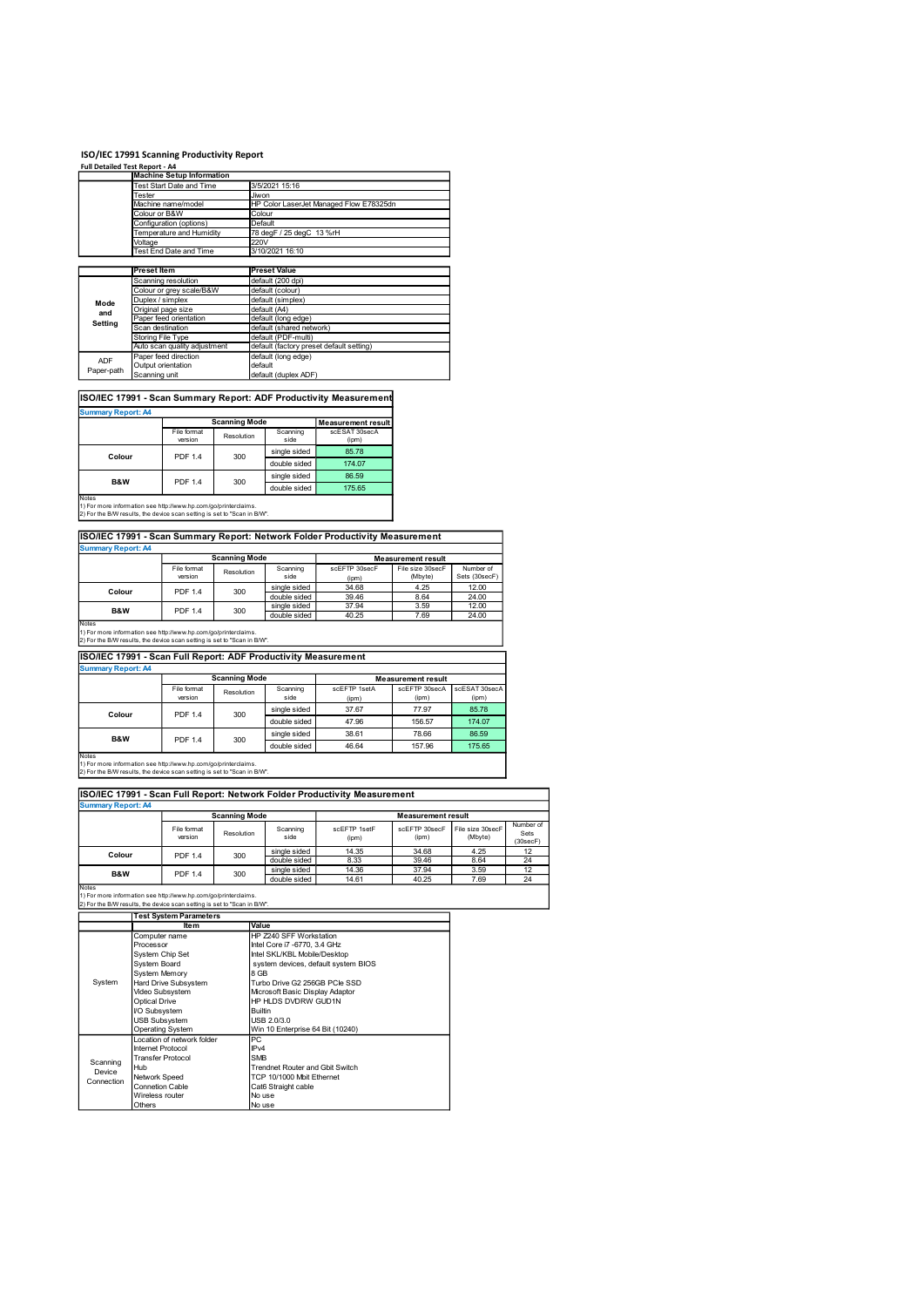| ISO/IEC 17991 Scanning Productivity Report                                                                                                           |                                       |                                                                                                                                             |                                    |                                                                |                                                                              |                                                     |                            |
|------------------------------------------------------------------------------------------------------------------------------------------------------|---------------------------------------|---------------------------------------------------------------------------------------------------------------------------------------------|------------------------------------|----------------------------------------------------------------|------------------------------------------------------------------------------|-----------------------------------------------------|----------------------------|
| <b>Full Detailed Test Report - Tabloid</b>                                                                                                           |                                       | <b>Machine Setup Information</b><br>Test Start Date and Time                                                                                |                                    | 3/5/2021 15:16                                                 |                                                                              |                                                     |                            |
|                                                                                                                                                      | Tester                                | Machine name/model                                                                                                                          |                                    | Jiwon                                                          | HP Color LaserJet Managed Flow E78325dn                                      |                                                     |                            |
|                                                                                                                                                      | Colour or B&W                         | Configuration (options)                                                                                                                     |                                    | Colour<br>Default                                              |                                                                              |                                                     |                            |
|                                                                                                                                                      | Voltage                               | Temperature and Humidity                                                                                                                    |                                    | 78 degF / 25 degC 13 %rH<br>220V                               |                                                                              |                                                     |                            |
|                                                                                                                                                      |                                       | Test End Date and Time                                                                                                                      |                                    | 3/10/2021 16:10                                                |                                                                              |                                                     |                            |
|                                                                                                                                                      | <b>Preset Item</b>                    | Scanning resolution                                                                                                                         |                                    | <b>Preset Value</b><br>default (200 dpi)                       |                                                                              |                                                     |                            |
| Mode                                                                                                                                                 | Duplex / simplex                      | Colour or grey scale/B&W                                                                                                                    |                                    | default (colour)<br>default (simplex)                          |                                                                              |                                                     |                            |
| and<br>Setting                                                                                                                                       | Original page size                    | Paper feed orientation                                                                                                                      |                                    | default (A4)<br>default (long edge)                            |                                                                              |                                                     |                            |
|                                                                                                                                                      | Scan destination<br>Storing File Type | Auto scan quality adjustment                                                                                                                |                                    | default (shared network)<br>default (PDF-multi)                | default (factory preset default setting)                                     |                                                     |                            |
| <b>ADF</b>                                                                                                                                           | Output orientation                    | Paper feed direction                                                                                                                        |                                    | default (long edge)<br>default                                 |                                                                              |                                                     |                            |
| Paper-path                                                                                                                                           | Scanning unit                         |                                                                                                                                             |                                    | default (duplex ADF)                                           |                                                                              |                                                     |                            |
|                                                                                                                                                      |                                       |                                                                                                                                             |                                    |                                                                | ISO/IEC 17991 - Scan Summary Report: ADF Productivity Measurement            |                                                     |                            |
| <b>Summary Report: Tabloid</b>                                                                                                                       |                                       | File format                                                                                                                                 | <b>Scanning Mode</b>               | Scanning                                                       | <b>Measurement result</b><br>scESAT 30secA                                   |                                                     |                            |
|                                                                                                                                                      |                                       | version                                                                                                                                     | Resolution                         | side<br>single sided                                           | (ipm)<br>49.96                                                               |                                                     |                            |
| Colour                                                                                                                                               |                                       | PDF 1.4                                                                                                                                     | 300                                | double sided                                                   | 99.08                                                                        |                                                     |                            |
| B&W                                                                                                                                                  |                                       | PDF 1.4                                                                                                                                     | 300                                | single sided<br>double sided                                   | 50.37<br>98.45                                                               |                                                     |                            |
| Notes<br>1) For more information see http://www.hp.com/go/printerclaims.<br>2) For the B/W results, the device scan setting is set to "Scan in B/W". |                                       |                                                                                                                                             |                                    |                                                                |                                                                              |                                                     |                            |
|                                                                                                                                                      |                                       |                                                                                                                                             |                                    |                                                                | ISO/IEC 17991 - Scan Summary Report: Network Folder Productivity Measurement |                                                     |                            |
| <b>Summary Report: Tabloid</b>                                                                                                                       |                                       |                                                                                                                                             | <b>Scanning Mode</b>               |                                                                |                                                                              | <b>Measurement result</b>                           |                            |
|                                                                                                                                                      |                                       | File format<br>version                                                                                                                      | Resolution                         | Scanning<br>side                                               | scEFTP 30secF<br>(ipm)                                                       | File size 30secF<br>(Mbyte)                         | Number of<br>Sets (30secF) |
| Colour                                                                                                                                               |                                       | PDF 1.4                                                                                                                                     | 300                                | single sided<br>double sided                                   | 18.74<br>20.84                                                               | 5.61<br>9.19                                        | 8.00<br>14.00              |
| B&W                                                                                                                                                  |                                       | PDF 1.4                                                                                                                                     | 300                                | single sided<br>double sided                                   | 20.58<br>22.66                                                               | 4.86<br>8.62                                        | 8.00<br>14.00              |
|                                                                                                                                                      |                                       | Notes<br>1) For more information see http://www.hp.com/go/printerclaims.<br>2) For marrian the the device scan setting is set to "Scan in B |                                    |                                                                |                                                                              |                                                     |                            |
|                                                                                                                                                      |                                       |                                                                                                                                             |                                    |                                                                |                                                                              |                                                     |                            |
|                                                                                                                                                      |                                       |                                                                                                                                             |                                    | ISO/IEC 17991 - Scan Full Report: ADF Productivity Measurement |                                                                              |                                                     |                            |
| 2) For the B/W results, the device scan setting is set to "Scan in B/W".<br><b>Summary Report: Tabloid</b>                                           |                                       |                                                                                                                                             |                                    |                                                                |                                                                              |                                                     |                            |
|                                                                                                                                                      |                                       | File format<br>version                                                                                                                      | <b>Scanning Mode</b><br>Resolution | Scanning<br>side                                               | scEFTP 1setA<br>(ipm)                                                        | <b>Measurement result</b><br>scEFTP 30secA<br>(ipm) | scESAT 30secA<br>(ipm)     |

## ISO/IEC 17991 - Scan Summary Report: ADF Productivity Measurement

| <b>Summary Report: Tabloid</b>                                                                                                                                                                                                                 |                        | <b>Scanning Mode</b><br>Scanning<br>Resolution<br>side<br>(ipm) |              |               |  |  |
|------------------------------------------------------------------------------------------------------------------------------------------------------------------------------------------------------------------------------------------------|------------------------|-----------------------------------------------------------------|--------------|---------------|--|--|
|                                                                                                                                                                                                                                                | Measurement result     |                                                                 |              |               |  |  |
|                                                                                                                                                                                                                                                | File format<br>version |                                                                 |              | scESAT 30secA |  |  |
|                                                                                                                                                                                                                                                |                        |                                                                 |              |               |  |  |
| Colour                                                                                                                                                                                                                                         | <b>PDF 1.4</b>         | 300                                                             | single sided | 49.96         |  |  |
|                                                                                                                                                                                                                                                |                        |                                                                 | double sided | 99.08         |  |  |
| B&W                                                                                                                                                                                                                                            | <b>PDF 1.4</b>         | 300                                                             | single sided | 50.37         |  |  |
|                                                                                                                                                                                                                                                |                        |                                                                 | double sided | 98.45         |  |  |
| <b>Notes</b><br>and the contract of the contract of the contract of the contract of the contract of the contract of the contract of the contract of the contract of the contract of the contract of the contract of the contract of the contra |                        |                                                                 |              |               |  |  |

# ISO/IEC 17991 - Scan Summary Report: Network Folder Productivity Measurement

|                   | <b>Scanning Mode</b><br>Measurement result<br>File size 30secF<br>File format<br>Scanning<br>scEFTP 30secF<br>Resolution<br>side<br>version<br>(Mbyte)<br>(ipm)<br>single sided<br>18.74<br>5.61<br><b>PDF 1.4</b> |     |              |       |      |                            |
|-------------------|--------------------------------------------------------------------------------------------------------------------------------------------------------------------------------------------------------------------|-----|--------------|-------|------|----------------------------|
|                   |                                                                                                                                                                                                                    |     |              |       |      | Number of<br>Sets (30secF) |
| Colour            |                                                                                                                                                                                                                    | 300 |              |       |      | 8.00                       |
|                   |                                                                                                                                                                                                                    |     | double sided | 20.84 | 9.19 | 14.00                      |
| <b>B&amp;W</b>    | <b>PDF 1.4</b>                                                                                                                                                                                                     | 300 | single sided | 20.58 | 4.86 | 8.00                       |
|                   |                                                                                                                                                                                                                    |     | double sided | 22.66 | 8.62 | 14.00                      |
| $1.1 - 1.1 - 1.1$ |                                                                                                                                                                                                                    |     |              |       |      |                            |

## ISO/IEC 17991 - Scan Full Report: ADF Productivity Measurement

| Mode                                                                                                                                                                                   | Duplex / simplex         |                                                                   |                      |                                                                |                                                                              |                           |                             |
|----------------------------------------------------------------------------------------------------------------------------------------------------------------------------------------|--------------------------|-------------------------------------------------------------------|----------------------|----------------------------------------------------------------|------------------------------------------------------------------------------|---------------------------|-----------------------------|
| and                                                                                                                                                                                    | Original page size       |                                                                   |                      | default (A4)                                                   |                                                                              |                           |                             |
| Setting                                                                                                                                                                                |                          | Paper feed orientation                                            |                      | default (long edge)                                            |                                                                              |                           |                             |
|                                                                                                                                                                                        | Scan destination         |                                                                   |                      | default (shared network)                                       |                                                                              |                           |                             |
|                                                                                                                                                                                        | <b>Storing File Type</b> |                                                                   |                      | default (PDF-multi)                                            |                                                                              |                           |                             |
|                                                                                                                                                                                        |                          | Auto scan quality adjustment                                      |                      | default (factory preset default setting)                       |                                                                              |                           |                             |
| <b>ADF</b>                                                                                                                                                                             |                          | Paper feed direction                                              |                      | default (long edge)                                            |                                                                              |                           |                             |
| Paper-path                                                                                                                                                                             | Output orientation       |                                                                   |                      | default                                                        |                                                                              |                           |                             |
|                                                                                                                                                                                        | Scanning unit            |                                                                   |                      | default (duplex ADF)                                           |                                                                              |                           |                             |
|                                                                                                                                                                                        |                          |                                                                   |                      |                                                                |                                                                              |                           |                             |
|                                                                                                                                                                                        |                          | ISO/IEC 17991 - Scan Summary Report: ADF Productivity Measurement |                      |                                                                |                                                                              |                           |                             |
| <b>Summary Report: Tabloid</b>                                                                                                                                                         |                          |                                                                   |                      |                                                                |                                                                              |                           |                             |
|                                                                                                                                                                                        |                          |                                                                   | <b>Scanning Mode</b> |                                                                | <b>Measurement result</b>                                                    |                           |                             |
|                                                                                                                                                                                        |                          | File format<br>version                                            | Resolution           | Scanning<br>side                                               | scESAT 30secA<br>(ipm)                                                       |                           |                             |
|                                                                                                                                                                                        |                          |                                                                   |                      |                                                                |                                                                              |                           |                             |
| Colour                                                                                                                                                                                 |                          | PDF 1.4                                                           | 300                  | single sided                                                   | 49.96                                                                        |                           |                             |
|                                                                                                                                                                                        |                          |                                                                   |                      | double sided                                                   | 99.08                                                                        |                           |                             |
| B&W                                                                                                                                                                                    |                          | PDF 1.4                                                           |                      | single sided                                                   | 50.37                                                                        |                           |                             |
|                                                                                                                                                                                        |                          |                                                                   | 300                  | double sided                                                   | 98.45                                                                        |                           |                             |
| Notes                                                                                                                                                                                  |                          |                                                                   |                      |                                                                |                                                                              |                           |                             |
| 1) For more information see http://www.hp.com/go/printerclaims.                                                                                                                        |                          |                                                                   |                      |                                                                |                                                                              |                           |                             |
| 2) For the B/W results, the device scan setting is set to "Scan in B/W".                                                                                                               |                          |                                                                   |                      |                                                                |                                                                              |                           |                             |
|                                                                                                                                                                                        |                          |                                                                   |                      |                                                                |                                                                              |                           |                             |
|                                                                                                                                                                                        |                          |                                                                   |                      |                                                                | ISO/IEC 17991 - Scan Summary Report: Network Folder Productivity Measurement |                           |                             |
| <b>Summary Report: Tabloid</b>                                                                                                                                                         |                          |                                                                   |                      |                                                                |                                                                              |                           |                             |
|                                                                                                                                                                                        |                          |                                                                   | <b>Scanning Mode</b> |                                                                |                                                                              | <b>Measurement result</b> |                             |
|                                                                                                                                                                                        |                          | File format                                                       | Resolution           | Scanning                                                       | scEFTP 30secF                                                                | File size 30secF          | Number of                   |
|                                                                                                                                                                                        |                          | version                                                           |                      | side                                                           | (ipm)                                                                        | (Mbyte)                   | Sets (30secF)               |
| Colour                                                                                                                                                                                 |                          | PDF 1.4                                                           | 300                  | single sided                                                   | 18.74                                                                        | 5.61                      | 8.00                        |
|                                                                                                                                                                                        |                          |                                                                   |                      | double sided                                                   | 20.84                                                                        | 9.19                      | 14.00                       |
|                                                                                                                                                                                        |                          | <b>PDF 1.4</b>                                                    | 300                  | single sided                                                   | 20.58                                                                        | 4.86                      | 8.00                        |
|                                                                                                                                                                                        |                          |                                                                   |                      | double sided                                                   | 22.66                                                                        | 8.62                      | 14.00                       |
| B&W                                                                                                                                                                                    |                          |                                                                   |                      |                                                                |                                                                              |                           |                             |
| Notes                                                                                                                                                                                  |                          |                                                                   |                      |                                                                |                                                                              |                           |                             |
| 1) For more information see http://www.hp.com/go/printerclaims.                                                                                                                        |                          |                                                                   |                      |                                                                |                                                                              |                           |                             |
|                                                                                                                                                                                        |                          |                                                                   |                      |                                                                |                                                                              |                           |                             |
|                                                                                                                                                                                        |                          |                                                                   |                      | ISO/IEC 17991 - Scan Full Report: ADF Productivity Measurement |                                                                              |                           |                             |
| 2) For the B/W results, the device scan setting is set to "Scan in B/W".<br><b>Summary Report: Tabloid</b>                                                                             |                          |                                                                   |                      |                                                                |                                                                              |                           |                             |
|                                                                                                                                                                                        |                          |                                                                   | <b>Scanning Mode</b> |                                                                |                                                                              | <b>Measurement result</b> |                             |
|                                                                                                                                                                                        |                          | File format                                                       |                      | Scanning                                                       | scEFTP 1setA                                                                 | scEFTP 30secA             | scESAT 30secA               |
|                                                                                                                                                                                        |                          | version                                                           | Resolution           | side                                                           | (ipm)                                                                        | (ipm)                     | (ipm)                       |
|                                                                                                                                                                                        |                          |                                                                   |                      | single sided                                                   | 28.55                                                                        | 45.41                     | 49.96                       |
| Colour                                                                                                                                                                                 |                          | <b>PDF 1.4</b>                                                    | 300                  | double sided                                                   | 39.05                                                                        | 89.31                     | 99.08                       |
|                                                                                                                                                                                        |                          |                                                                   |                      | single sided                                                   | 28.60                                                                        | 45.99                     | 50.37                       |
| <b>B&amp;W</b>                                                                                                                                                                         |                          | <b>PDF 1.4</b>                                                    | 300                  |                                                                |                                                                              |                           |                             |
|                                                                                                                                                                                        |                          |                                                                   |                      | double sided                                                   | 38.24                                                                        | 88.59                     | 98.45                       |
|                                                                                                                                                                                        |                          |                                                                   |                      |                                                                |                                                                              |                           |                             |
|                                                                                                                                                                                        |                          |                                                                   |                      |                                                                |                                                                              |                           |                             |
|                                                                                                                                                                                        |                          |                                                                   |                      |                                                                |                                                                              |                           |                             |
|                                                                                                                                                                                        |                          |                                                                   |                      |                                                                |                                                                              |                           |                             |
|                                                                                                                                                                                        |                          |                                                                   |                      |                                                                | ISO/IEC 17991 - Scan Full Report: Network Folder Productivity Measurement    |                           |                             |
| Notes<br>1) For more information see http://www.hp.com/go/printerclaims.<br>2) For the B/W results, the device scan setting is set to "Scan in B/W".<br><b>Summary Report: Tabloid</b> |                          |                                                                   |                      |                                                                |                                                                              |                           |                             |
|                                                                                                                                                                                        |                          |                                                                   | <b>Scanning Mode</b> |                                                                |                                                                              | <b>Measurement result</b> |                             |
|                                                                                                                                                                                        |                          | File format<br>version                                            | Resolution           | Scanning<br>side                                               | scEFTP 1setF                                                                 | scEFTP 30secF<br>(ipm)    | File size 30secF<br>(Mbyte) |

|                                |                                                                                                                                             |                      | single sided                 | 49.96                               |                           |                  |               |
|--------------------------------|---------------------------------------------------------------------------------------------------------------------------------------------|----------------------|------------------------------|-------------------------------------|---------------------------|------------------|---------------|
| Colour                         | PDF 1.4                                                                                                                                     | 300                  | double sided                 | 99.08                               |                           |                  |               |
|                                |                                                                                                                                             |                      | single sided                 | 50.37                               |                           |                  |               |
| B&W                            | <b>PDF 1.4</b>                                                                                                                              | 300                  | double sided                 | 98.45                               |                           |                  |               |
| Notes                          |                                                                                                                                             |                      |                              |                                     |                           |                  |               |
|                                | ) For more information see http://www.hp.com/go/printerclaims.<br>2) For the B/W results, the device scan setting is set to "Scan in B/W".  |                      |                              |                                     |                           |                  |               |
|                                |                                                                                                                                             |                      |                              |                                     |                           |                  |               |
|                                | ISO/IEC 17991 - Scan Summary Report: Network Folder Productivity Measurement                                                                |                      |                              |                                     |                           |                  |               |
| <b>Summary Report: Tabloid</b> |                                                                                                                                             |                      |                              |                                     |                           |                  |               |
|                                |                                                                                                                                             | <b>Scanning Mode</b> |                              |                                     | <b>Measurement result</b> |                  |               |
|                                | File format                                                                                                                                 | Resolution           | Scanning                     | scEFTP 30secF                       |                           | File size 30secF | Number of     |
|                                | version                                                                                                                                     |                      | side                         | (ipm)                               | (Mbyte)                   |                  | Sets (30secF) |
| Colour                         | <b>PDF 1.4</b>                                                                                                                              | 300                  | single sided                 | 18.74                               | 5.61                      |                  | 8.00          |
|                                |                                                                                                                                             |                      | double sided<br>single sided | 20.84<br>20.58                      | 9.19<br>4.86              |                  | 14.00<br>8.00 |
| B&W                            | <b>PDF 1.4</b>                                                                                                                              | 300                  | double sided                 | 22.66                               | 8.62                      |                  | 14.00         |
| Notes                          |                                                                                                                                             |                      |                              |                                     |                           |                  |               |
|                                | 1) For more information see http://www.hp.com/go/printerclaims.<br>2) For the B/W results, the device scan setting is set to "Scan in B/W". |                      |                              |                                     |                           |                  |               |
|                                |                                                                                                                                             |                      |                              |                                     |                           |                  |               |
|                                | ISO/IEC 17991 - Scan Full Report: ADF Productivity Measurement                                                                              |                      |                              |                                     |                           |                  |               |
| <b>Summary Report: Tabloid</b> |                                                                                                                                             |                      |                              |                                     |                           |                  |               |
|                                |                                                                                                                                             | <b>Scanning Mode</b> |                              |                                     | <b>Measurement result</b> |                  |               |
|                                | File format                                                                                                                                 | Resolution           | Scanning                     | scEFTP 1setA                        | scEFTP 30secA             | scESAT 30secA    |               |
|                                | version                                                                                                                                     |                      | side                         | (ipm)                               | (ipm)                     | (ipm)            |               |
| Colour                         | <b>PDF 1.4</b>                                                                                                                              | 300                  | single sided                 | 28.55                               | 45.41                     | 49.96            |               |
|                                |                                                                                                                                             |                      | double sided                 | 39.05                               | 89.31                     | 99.08            |               |
| B&W                            | <b>PDF 1.4</b>                                                                                                                              | 300                  | single sided                 | 28.60                               | 45.99                     | 50.37            |               |
|                                |                                                                                                                                             |                      | double sided                 | 38.24                               | 88.59                     | 98.45            |               |
| Notes                          |                                                                                                                                             |                      |                              |                                     |                           |                  |               |
|                                | 1) For more information see http://www.hp.com/go/printerclaims.<br>2) For the B/W results, the device scan setting is set to "Scan in B/W". |                      |                              |                                     |                           |                  |               |
|                                |                                                                                                                                             |                      |                              |                                     |                           |                  |               |
|                                | ISO/IEC 17991 - Scan Full Report: Network Folder Productivity Measurement                                                                   |                      |                              |                                     |                           |                  |               |
| <b>Summary Report: Tabloid</b> |                                                                                                                                             |                      |                              |                                     |                           |                  |               |
|                                |                                                                                                                                             | <b>Scanning Mode</b> |                              |                                     | <b>Measurement result</b> |                  |               |
|                                | File format                                                                                                                                 |                      | Scanning                     | scEFTP 1setF                        | scEFTP 30secF             | File size 30secF |               |
|                                | version                                                                                                                                     | Resolution           | side                         | (ipm)                               | (ipm)                     | (Mbyte)          | (30secF)      |
|                                |                                                                                                                                             |                      | single sided                 | 10.38                               | 18.74                     | 5.61             |               |
| Colour                         | <b>PDF 1.4</b>                                                                                                                              | 300                  | double sided                 | 10.97                               | 20.84                     | 9.19             |               |
| B&W                            | <b>PDF 1.4</b>                                                                                                                              | 300                  | single sided                 | 10.59                               | 20.58                     | 4.86             |               |
|                                |                                                                                                                                             |                      | double sided                 | 11.21                               | 22.66                     | 8.62             | 14            |
| Notes                          | 1) For more information see http://www.hp.com/go/printerclaims.                                                                             |                      |                              |                                     |                           |                  |               |
|                                | 2) For the B/W results, the device scan setting is set to "Scan in B/W".                                                                    |                      |                              |                                     |                           |                  |               |
|                                | <b>Test System Parameters</b>                                                                                                               |                      |                              |                                     |                           |                  |               |
|                                | <b>Item</b>                                                                                                                                 | Value                |                              |                                     |                           |                  |               |
|                                | Computer name                                                                                                                               |                      | HP Z240 SFF Workstation      |                                     |                           |                  |               |
|                                | Processor                                                                                                                                   |                      | Intel Core i7 -6770, 3.4 GHz |                                     |                           |                  |               |
|                                | System Chip Set                                                                                                                             |                      | Intel SKL/KBL Mobile/Desktop |                                     |                           |                  |               |
|                                | System Board<br>System Memory                                                                                                               | 8 GB                 |                              | system devices, default system BIOS |                           |                  |               |
|                                |                                                                                                                                             |                      |                              |                                     |                           |                  |               |

| <b>Summary Report: Tabloid</b><br>Colour<br>B&W<br>Notes                                                                                             |                                               |                      |                                  | ISO/IEC 17991 - Scan Summary Report: Network Folder Productivity Measurement |                                            |                             |                               |  |  |  |
|------------------------------------------------------------------------------------------------------------------------------------------------------|-----------------------------------------------|----------------------|----------------------------------|------------------------------------------------------------------------------|--------------------------------------------|-----------------------------|-------------------------------|--|--|--|
|                                                                                                                                                      |                                               |                      |                                  |                                                                              |                                            |                             |                               |  |  |  |
|                                                                                                                                                      |                                               |                      |                                  |                                                                              |                                            |                             |                               |  |  |  |
|                                                                                                                                                      |                                               | <b>Scanning Mode</b> |                                  |                                                                              | <b>Measurement result</b>                  |                             |                               |  |  |  |
|                                                                                                                                                      | File format<br>version                        | Resolution           | Scanning<br>side                 | scEFTP 30secF<br>(ipm)                                                       | File size 30secF<br>(Mbyte)                | Number of<br>Sets (30secF)  |                               |  |  |  |
|                                                                                                                                                      | PDF 1.4                                       | 300                  | single sided<br>double sided     | 18.74<br>20.84                                                               | 5.61<br>9.19                               | 8.00<br>14.00               |                               |  |  |  |
|                                                                                                                                                      |                                               |                      | single sided                     | 20.58                                                                        | 4.86                                       | 8.00                        |                               |  |  |  |
|                                                                                                                                                      | PDF 1.4                                       | 300                  | double sided                     | 22.66                                                                        | 8.62                                       | 14.00                       |                               |  |  |  |
| 1) For more information see http://www.hp.com/go/printerclaims.<br>2) For the B/W results, the device scan setting is set to "Scan in B/W".          |                                               |                      |                                  |                                                                              |                                            |                             |                               |  |  |  |
| ISO/IEC 17991 - Scan Full Report: ADF Productivity Measurement<br><b>Summary Report: Tabloid</b>                                                     |                                               |                      |                                  |                                                                              |                                            |                             |                               |  |  |  |
|                                                                                                                                                      |                                               | <b>Scanning Mode</b> |                                  |                                                                              |                                            |                             |                               |  |  |  |
|                                                                                                                                                      | File format                                   |                      | Scanning                         | scEFTP 1setA                                                                 | <b>Measurement result</b><br>scEFTP 30secA | scESAT 30secA               |                               |  |  |  |
|                                                                                                                                                      | version                                       | Resolution           | side                             | (ipm)                                                                        | (ipm)                                      | (ipm)                       |                               |  |  |  |
| Colour                                                                                                                                               | PDF 1.4                                       | 300                  | single sided                     | 28.55                                                                        | 45.41                                      | 49.96                       |                               |  |  |  |
|                                                                                                                                                      |                                               |                      | double sided                     | 39.05                                                                        | 89.31                                      | 99.08                       |                               |  |  |  |
|                                                                                                                                                      |                                               |                      | single sided                     | 28.60                                                                        | 45.99                                      | 50.37                       |                               |  |  |  |
| B&W                                                                                                                                                  | PDF 1.4                                       | 300                  | double sided                     | 38.24                                                                        | 88.59                                      | 98.45                       |                               |  |  |  |
| Notes<br>1) For more information see http://www.hp.com/go/printerclaims.<br>2) For the B/W results, the device scan setting is set to "Scan in B/W". |                                               |                      |                                  | ISO/IEC 17991 - Scan Full Report: Network Folder Productivity Measurement    |                                            |                             |                               |  |  |  |
| <b>Summary Report: Tabloid</b>                                                                                                                       |                                               |                      |                                  |                                                                              |                                            |                             |                               |  |  |  |
|                                                                                                                                                      |                                               | <b>Scanning Mode</b> |                                  |                                                                              | <b>Measurement result</b>                  |                             |                               |  |  |  |
|                                                                                                                                                      | File format<br>version                        | Resolution           | Scanning<br>side                 | scEFTP 1setF<br>(ipm)                                                        | scEFTP 30secF<br>(ipm)                     | File size 30secF<br>(Mbyte) | Number of<br>Sets<br>(30secF) |  |  |  |
| Colour                                                                                                                                               | <b>PDF 1.4</b>                                | 300                  | single sided                     | 10.38                                                                        | 18.74                                      | 5.61                        | 8                             |  |  |  |
|                                                                                                                                                      |                                               |                      | double sided                     | 10.97                                                                        | 20.84                                      | 9.19                        | 14                            |  |  |  |
|                                                                                                                                                      | <b>PDF 1.4</b>                                |                      |                                  |                                                                              |                                            |                             |                               |  |  |  |
| B&W                                                                                                                                                  |                                               | 300                  | single sided<br>double sided     | 10.59<br>11.21                                                               | 20.58<br>22.66                             | 4.86<br>8.62                | 8<br>14                       |  |  |  |
| Notes<br>1) For more information see http://www.hp.com/go/printerclaims.                                                                             |                                               |                      |                                  |                                                                              |                                            |                             |                               |  |  |  |
| 2) For the B/W results, the device scan setting is set to "Scan in B/W".                                                                             |                                               |                      |                                  |                                                                              |                                            |                             |                               |  |  |  |
|                                                                                                                                                      | <b>Test System Parameters</b><br><b>Item</b>  | Value                |                                  |                                                                              |                                            |                             |                               |  |  |  |
|                                                                                                                                                      | Computer name                                 |                      | HP Z240 SFF Workstation          |                                                                              |                                            |                             |                               |  |  |  |
| Processor                                                                                                                                            |                                               |                      | Intel Core i7 -6770, 3.4 GHz     |                                                                              |                                            |                             |                               |  |  |  |
|                                                                                                                                                      | System Chip Set                               |                      | Intel SKL/KBL Mobile/Desktop     |                                                                              |                                            |                             |                               |  |  |  |
|                                                                                                                                                      | System Board<br><b>System Memory</b>          | 8 GB                 |                                  | system devices, default system BIOS                                          |                                            |                             |                               |  |  |  |
| System                                                                                                                                               | Hard Drive Subsystem                          |                      | Turbo Drive G2 256GB PCle SSD    |                                                                              |                                            |                             |                               |  |  |  |
|                                                                                                                                                      | Video Subsystem                               |                      | Microsoft Basic Display Adaptor  |                                                                              |                                            |                             |                               |  |  |  |
|                                                                                                                                                      | Optical Drive<br>I/O Subsystem                | Builtin              | HP HLDS DVDRW GUD1N              |                                                                              |                                            |                             |                               |  |  |  |
|                                                                                                                                                      | <b>USB Subsystem</b>                          |                      | USB 2.0/3.0                      |                                                                              |                                            |                             |                               |  |  |  |
|                                                                                                                                                      | Operating System                              |                      | Win 10 Enterprise 64 Bit (10240) |                                                                              |                                            |                             |                               |  |  |  |
|                                                                                                                                                      | Location of network folder                    | PC                   |                                  |                                                                              |                                            |                             |                               |  |  |  |
|                                                                                                                                                      | Internet Protocol<br><b>Transfer Protocol</b> | IPv4<br><b>SMB</b>   |                                  |                                                                              |                                            |                             |                               |  |  |  |
| Scanning<br>Hub                                                                                                                                      |                                               |                      | Trendnet Router and Gbit Switch  |                                                                              |                                            |                             |                               |  |  |  |
| Device<br>Connection                                                                                                                                 | Network Speed                                 |                      | TCP 10/1000 Mbit Ethernet        |                                                                              |                                            |                             |                               |  |  |  |
|                                                                                                                                                      | Connetion Cable                               |                      | Cat6 Straight cable              |                                                                              |                                            |                             |                               |  |  |  |
|                                                                                                                                                      | Wireless router                               | No use               |                                  |                                                                              |                                            |                             |                               |  |  |  |